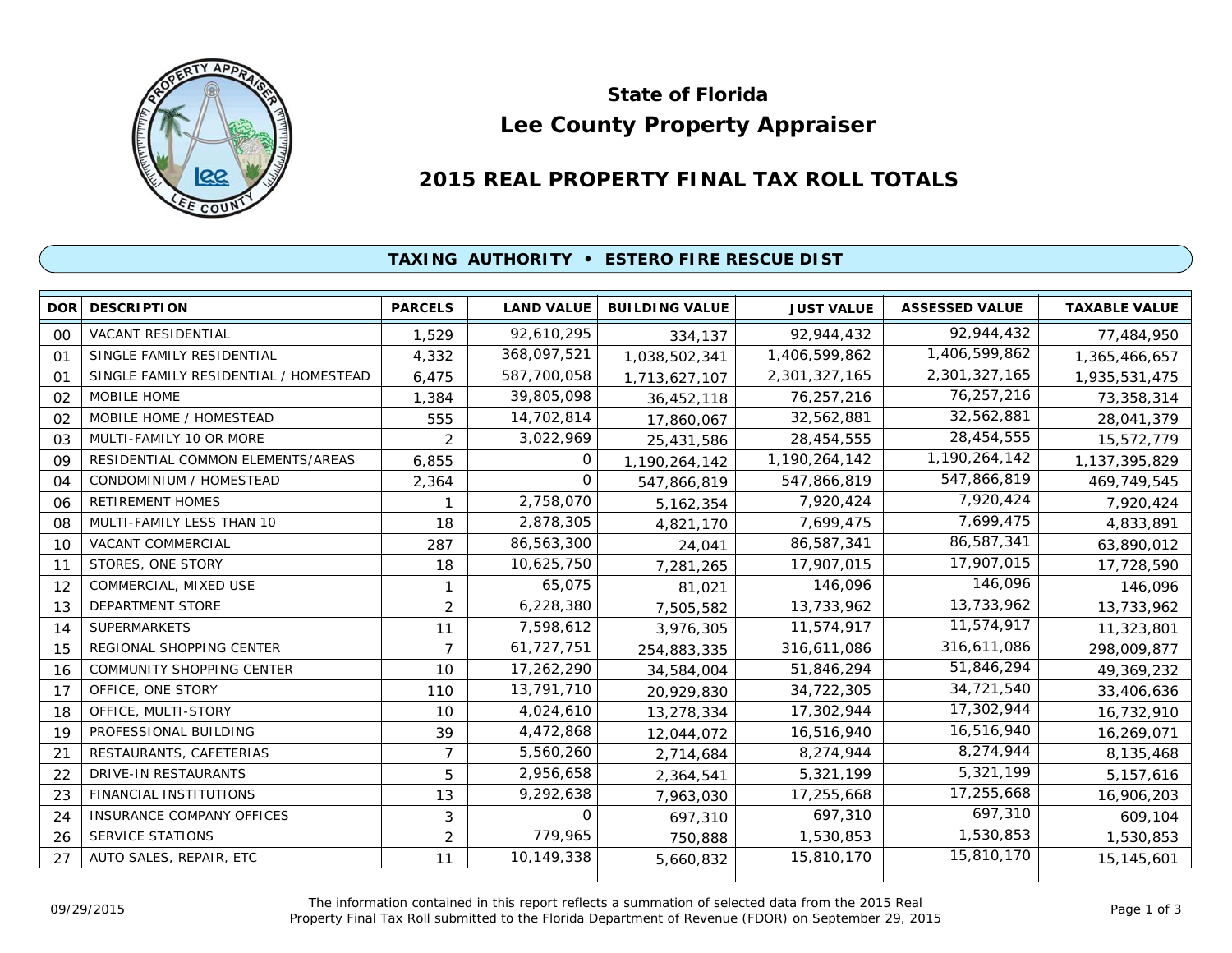#### **TAXING AUTHORITY • ESTERO FIRE RESCUE DIST**

| <b>DOR</b> | <b>DESCRIPTION</b>                         | <b>PARCELS</b> | <b>LAND VALUE</b> | <b>BUILDING VALUE</b> | <b>JUST VALUE</b> | <b>ASSESSED VALUE</b> | <b>TAXABLE VALUE</b> |
|------------|--------------------------------------------|----------------|-------------------|-----------------------|-------------------|-----------------------|----------------------|
| 28         | PARKING LOTS, MH PARKS, ETC                | 3              | 6,180,463         | 2,731,306             | 8,911,769         | 8,911,769             | 8,911,769            |
| 30         | <b>FLORISTS, GREENHOUSES</b>               | 1              | 199,375           | 128,438               | 327,813           | 327,813               | 327,813              |
| 32         | ENCLOSED THEATER/AUDITORIUM                | 3              | 1,960,252         | 1,304,881             | 3,265,133         | 3,265,133             | 1,636,757            |
| 34         | BOWLING ALLEYS, RINKS, ARENAS              | $\mathbf{1}$   | 2,759,330         | 9,387,752             | 12,147,082        | 12,147,082            | 12,147,082           |
| 38         | GOLF COURSE, DRIVING RANGE                 | 15             | 9,230,622         | 10,457,943            | 19,920,756        | 19,688,565            | 18,978,517           |
| 39         | HOTELS, MOTELS                             | 6              | 4,235,041         | 88,937,930            | 93,172,971        | 93, 172, 971          | 74,454,441           |
| 48         | <b>WAREHOUSING, DISTRIBUTION TERMINALS</b> | 2              | 1,308,834         | 6,396,017             | 7,704,851         | 7,704,851             | 7,142,644            |
| 51         | <b>CROPLAND CLASS I</b>                    | 27             | 806,848           | 177,452               | 15,007,674        | 984,300               | 974,214              |
| 53         | CROPLAND CLASS III                         | $\mathbf{1}$   | 98,131            | 0                     | 844,500           | 98,131                | 98,131               |
| 60         | <b>GRAZING LAND CLASS I</b>                | 20             | 1,450,723         | 422,826               | 18,012,231        | 1,873,549             | 1,079,343            |
| 61         | <b>GRAZING LAND CLASS II</b>               | 24             | 528,203           | 1,278,578             | 12,260,851        | 1,806,781             | 1,436,581            |
| 62         | <b>GRAZING LAND CLASS III</b>              | 86             | 311,351           | 1,757,095             | 11,184,830        | 2,068,446             | 1,472,540            |
| 63         | <b>GRAZING LAND CLASS IV</b>               | 4              | 47,839            | 1,079,019             | 1,489,165         | 1,126,858             | 583,542              |
| 64         | <b>GRAZING LAND CLASS V</b>                | $\overline{7}$ | 239,607           | 251,299               | 6,268,451         | 490,906               | 338,814              |
| 66         | ORCHARD GROVES, CITRUS, ETC                | 22             | 7,582,961         | 1,489,709             | 31, 112, 732      | 9,072,670             | 9,052,193            |
| 67         | POULTRY, BEES, TROPICAL FISH, RABBITS      | $\mathbf{1}$   | 5,382             | $\Omega$              | 95,183            | 5,382                 | 5,382                |
| 68         | DAIRIES, FEED LOTS                         | 3              | 92,016            | 644,363               | 922,384           | 736,379               | 513,551              |
| 69         | ORNAMENTALS, MISCELLANEOUS AG              | 11             | 123,008           | 885,793               | 1,873,828         | 1,008,801             | 633,965              |
| 70         | VACANT INSTITUTIONAL                       | 11             | 7,215,550         | 10,990                | 7,226,540         | 7,226,540             | $\Omega$             |
| 71         | CHURCHES, TEMPLES                          | 11             | 7,104,070         | 6,571,089             | 13,675,159        | 13,675,159            | 4,249,747            |
| 73         | PRIVATELY OWNED HOSPITALS                  | $\mathbf{1}$   | 2,340,645         | 4,659,295             | 6,999,940         | 6,999,940             | 2,861,770            |
| 75         | ORPHANAGES, NON-PROFIT SERVICE             | $\overline{c}$ | 847,805           | 691,582               | 1,539,387         | 1,539,387             | $\mathsf{O}$         |
| 77         | CLUBS, LODGES, UNION HALLS                 | 1              | 794,042           | 887,627               | 1,681,669         | 1,681,669             | 168,167              |
| 80         | VACANT GOVERNMENTAL                        | 528            | 28,049,625        | 27,507                | 33,062,044        | 28,077,132            | 0                    |
| 82         | FOREST, PARKS, RECREATIONAL                | 9              | 6,237,898         | 1,376,209             | 7,614,107         | 7,614,107             | 0                    |
| 83         | PUBLIC COUNTY SCHOOLS                      | 5              | 8,028,015         | 35,871,139            | 43,899,154        | 43,899,154            | $\mathbf 0$          |
| 86         | COUNTIES - OTHER                           | $\overline{4}$ | 7,583,035         | 28,989,717            | 36,572,752        | 36,572,752            | $\mathbf 0$          |
| 87         | STATE - OTHER                              | 1              | 92,593            | 213,444               | 306,037           | 306,037               | $\mathsf{O}$         |
| 88         | FEDERAL - OTHER                            | $\mathbf{1}$   | 341,776           | 288,411               | 630,187           | 630,187               | $\mathbf 0$          |
| 89         | MUNICIPAL - OTHER                          | 13             | 2,977,086         | 3,748,303             | 8,063,504         | 6,725,389             | $\mathbf 0$          |
| 91         | UTILITY                                    | 12             | 1,963,689         | 1,584,101             | 3,547,790         | 3,547,790             | 995,109              |
| 92         | MINING, PETROLEUM, GAS LANDS               | 15             | 5,586,924         | 89,725                | 5,747,884         | 5,676,649             | 5,571,342            |
| 94         | RIGHT-OF-WAY                               | 28             | 200,665           | $\mathbf 0$           | 200,665           | 200,665               | 166,270              |
| 95         | RIVERS, LAKES, SUBMERGED LAND              | $\overline{7}$ | 1,397             | 0                     | 1,397             | 1,397                 | 1,204                |
| 96         | SEWAGE DISPOSAL, WASTE LANDS               | 9              | 109,745           | O                     | 241,181           | 109,745               | 109,745              |
|            |                                            |                |                   |                       |                   |                       |                      |